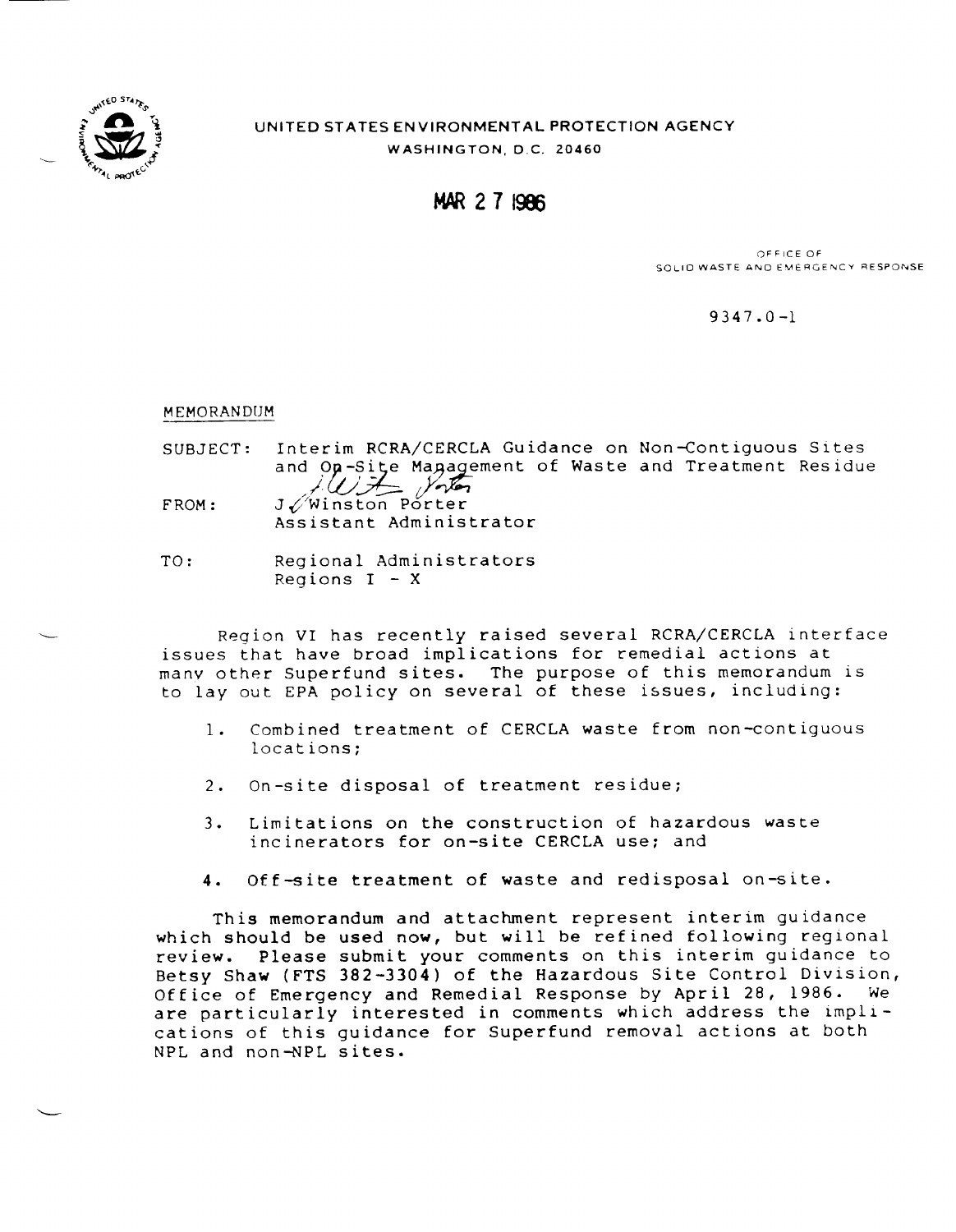#### Select RCRA/CERCLA Issues:

### 1. Combined treatment and/or disposal of CERCLA waste from non-contiguous NPL sites

NPL sites may be combined for remedial action if the following statutory criteria are met: the sites must be geographically close or pose similar threats to public health and the environment (CERCLA  $$104$   $(d)(4)$ ). If combined remedial actions will involve the transport of waste from one site to another site, the wastes must be compatible for the selected treatment or disposal method and managed in a manner that is part of the highly reliable long-term remedy selected for that site or group of sites. Combined remedies must be cost-effective and should not result in any significant additional short-term impacts on public health and the environment at the receiving site. As in every case, CERCLA waste which is transported must be manifested. The Record of Decision (ROD) for a remedial action that involves more than one site should state that several sites are being treated as one and that their combined treatment constitutes on-site action. (See attachment. )

### 2. On-site management of waste and treatment residue -

EPA interprets CERCLA to require that oft-site treatment, storage and disposal of hazardous wastes comply with all RCRA requirements, including permitting. With respect to on-site disposal, the National Contingency Plan (50 FR 47912, November 20, 1985) requires that CERCLA activities meet the technical requirements of RCRA (and other Federal environmental requirements) that are applicable or relevant and appropriate<sup>1</sup> while the procedural requirements, such as permitting, need not be met.

Waste and treatment residues may be managed on-site in several ways. The approach selected will depend on the cost-effectiveness analysis at each site. One approach is to remove the waste (and treat if desired) and dispose of the waste and/or treatment residue in a new on-site land disposal unit. This unit would meet the technical RCRA Subtitle C land disposal requirements of 40 CFR Part 264 (e.g. S264.301 design and operating requirements; and land disposal closure and post closure care requirements in S264.31O).

 $1$  "Applicable requirements" are those Federal requirements that would be legally applicable if the response actions were not undertaken pursuant to CERCLA §104 and §106. "Relevant and appropriate requirements" are those Federal requirements that, while not applicable, are designed to apply to problems sufficiently similar to those encountered at CERCLA sites that their application is appropriate.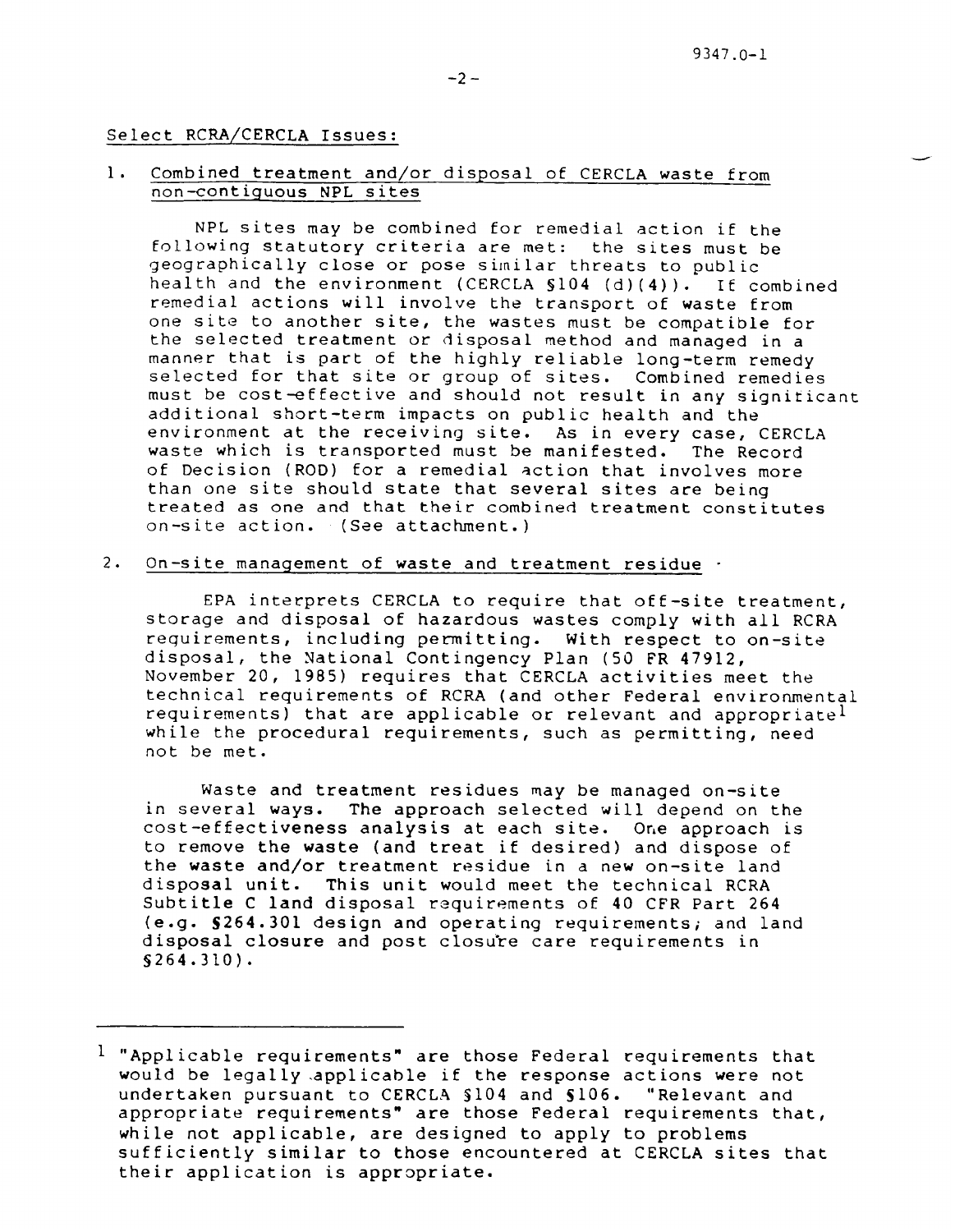The second approach allows waste to be removed, treated and the residuals to be replaced in the area from which they originated. The area would then be capped and monitored consistent with the technical requirements of land disposal closure (§264.310). Under this approach, a double line leachate collection system would not be required if th wastes are removed during closure for the purpose of treat them to enhance the effectiveness of the closu

A third approach requires no further management of wast or treatment residue if the waste can be evaluated, determined to be non-hazardous and delisted. This would normal entail preparing a delisting analysis using the Vertical and Horizontal Spread (VHS) model (50 FR 48886, November 27, 1985) or other similar generic models that do not consider site specific factors. A delisting petition is not required fo on-site CERCLA actions.

Finally, the National Contingency Plan (40 FR 47947 - 47948) provides for selection of a remedy that does not attain applicable or relevant and appropriate requirements if: 1) the alternative is only an interim remedy; 2) the need to use the Fund at other sites outweighs the need to implement a remedy that fully attains all requirements; 3) it is technically impractical to implement a remedy that meets all applicable or relevant and appropriate requirements; 4) meeting all such requirements will result in an unacceptable environmental impact; or 5) there is an overriding publlc interest related to enforcement.

-

**L** 

The determination that RCRA requirements for treatment, storage and disposal will be met should be made during the Remedial Investigation and Feasibility Study (RI/FS). In the case of incinerator residue, a waste analysis should be conducted during the RI to provide the necessary dat Subsequent analyses, including a test burn, may be conduc during Remedial Design (RD) as appropriate on a case by case basis. Assurance of the consistency of the remedy with RCRA and other applicable or relevant and appropi Federal requirements should be presented in the ROD, and, if appropriate, reviewed again during RD.

### 3. Limitations on the construction of hazardous waste incinerators for on-site CERCLA use

If an incinerator is to be constructed for on-site remedial action, there should be a clear intent to dismantle or remove the unit after the CERCLA action is comple Dismantling or removal should be a part of the remedy presen in the ROD and funds should be included in the financial or contractual documents. Should there be plans to acce commercial waste at the facility after the CERCLA wastes hav been treated or destroyed, it is EPA policy that a RCRA permit be obtained before the unit is constructed. (See attachment. )

-3-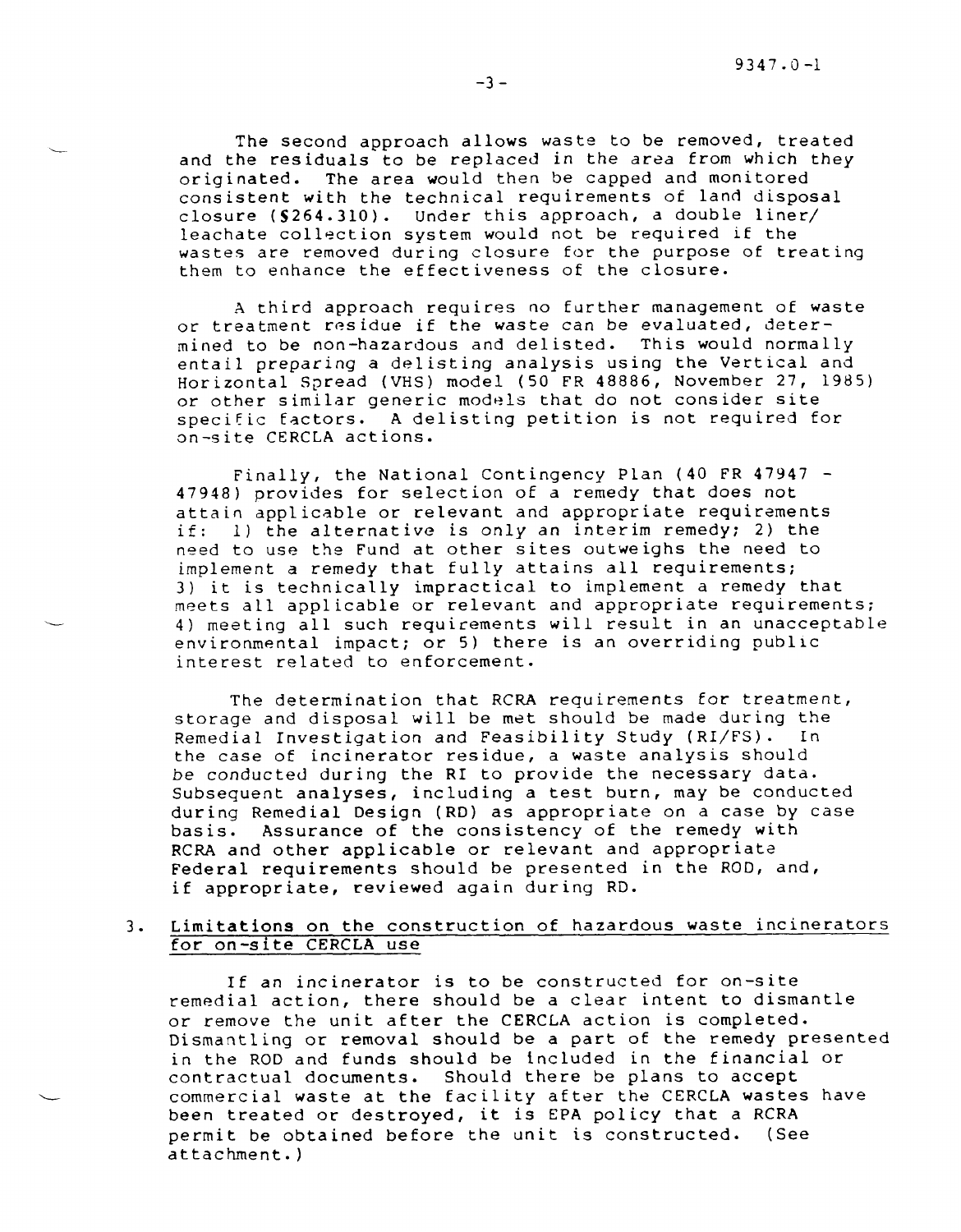### 4. Off-site treatment of waste and redisposal on-site

On-site disposal may involve transport of waste off-site for treatment or storage if the CERCLA waste or treatment residue is ultimately disposed of at the site of waste origin. For this activity, the CERCLA waste is manifested to and from the site and maintained separately throughout all off-site activities.

If YOU have any questions regarding this memorandum or attachment, please call Betsy Shaw or Bill Hanson (FTS 382-2345) .

Attachment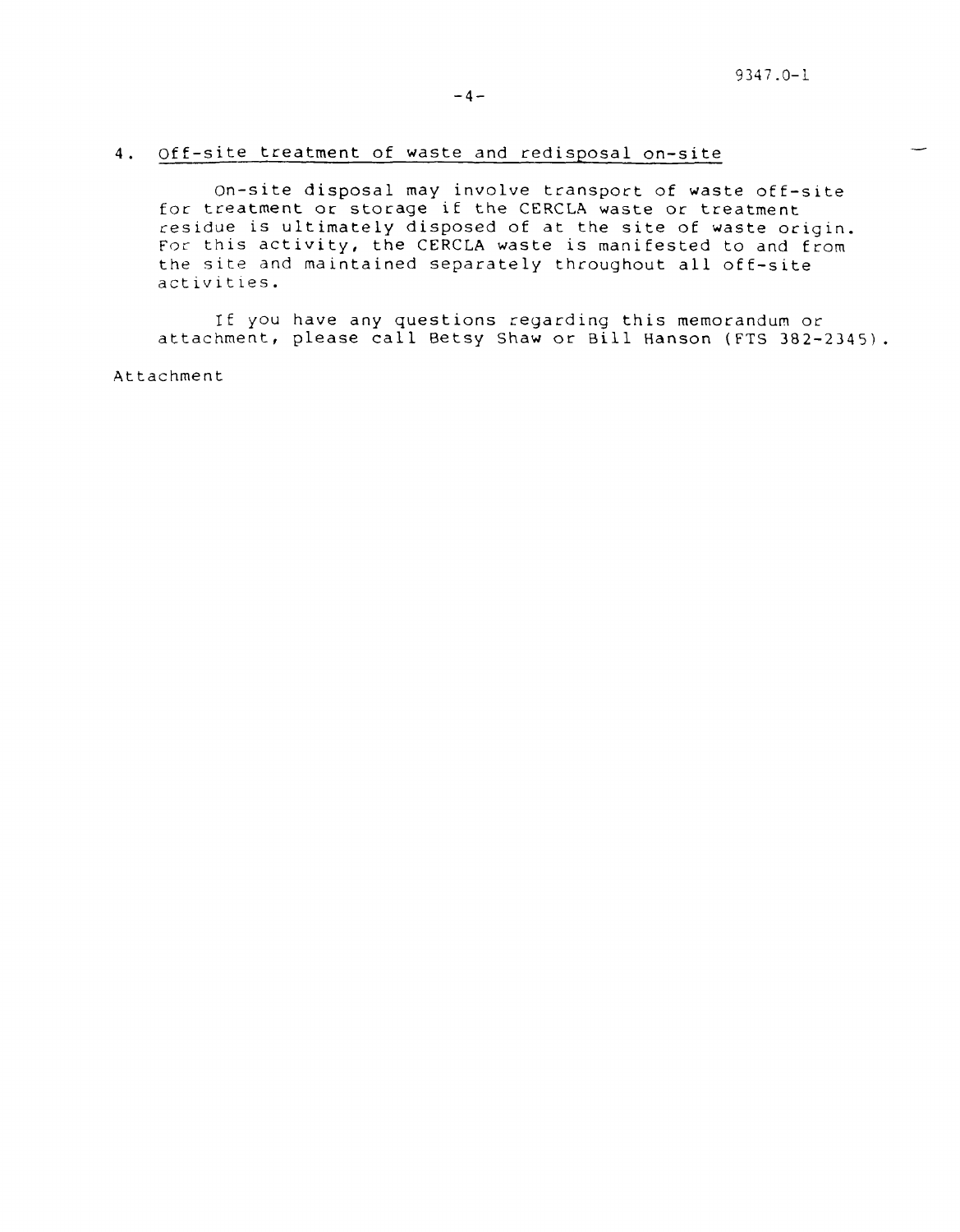### Attachment: Interim RCRA/CERCLA Guidance on Non-Contiguous Sites and On-Site Management of Waste and Treatment Residue

### Combining Hazardous Waste Sites for Remedial Action

#### Background:

Several situations have arisen where it may be advantageous to combine several NPL sites together for the purpose of conducting a more effective remedial action. Subject to the requirements in CERCLA S104 (d)(4), sites in proximity to one another, sites with similar wastes, and sites with the same PRPs may be good candidates for combined remedial actions. A treatment system *or* incinerator, for example, may be more efficient treating wastes from several sites. Expected economies of scale would *lower* the unit costs and favor more reliable technologies. Overall, protection of public health and the environment may increase if the waste of several smaller sites are combined at a central treatment or disposal location.

Legislative Authority: Section 104(d)(4) of CERCLA states that non-contiguous sites may be treated as one site when the separate sites are reasonably related on the basis of:

- 1) Geography; or
- 2) Threat or potential threat to public health and the environment.

# Cost–Effective Reasons for Combining NPL Sites for Remedial Action

Several different circumstances may occur that favor combining site remedial actions.

- Example 1: Incineration is effective for destroying wastes at several closely arrayed sites. One alternative is to use a mobile incinerator at each site. Another alternative that may be cost effective is to incinerate the wastes of several sites at one location. The residue could be disposed at the original site but, again, it would probably be more cost-effective to dispose of all ash at the same location.
- Example 2: Construction of a new on-site land disposal tacility has been found to be cost effective at site A. Wastes at nearby site B are similar in character and a small quantity needs to be managed.

Site B wastes could be managed on-site but it could be less expensive and more effective to dispose of the waste at Site A.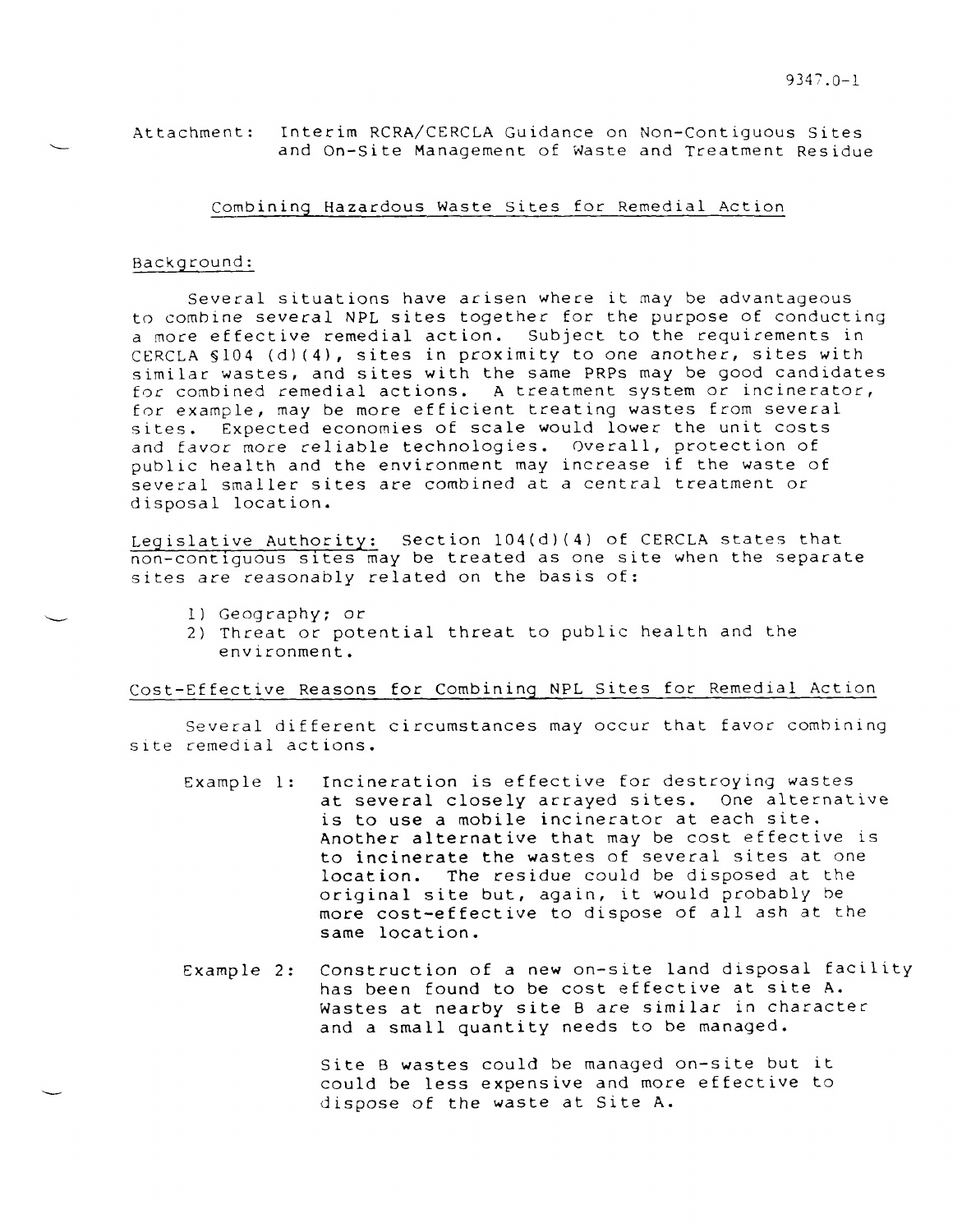Example 3: Site A and Site B have similar wastes and ar close to one another. RCRA closure with a cap has been found to be cost effective at bot sites. It may be cost effective to design and remediate both sites at the same time. Therefore , the State *or* Region would like to contract with one design firm and one construction company to undertake both remedi

Regions should identify opportunities to combine RI/F *for several* NPL sites in the Site Management Plan or other *pre* remedial activities. Combining RI/FSs may improve the timing and effectiveness of remedial actions and should be shown in the Superfund Comprehensive Accomplishments Plan (SCAP).

### Criteria for Treatinq Non-Contiquous Sites as One

The September 21, 1984 NPL listing (40 FR 37076) provides the flexibility to respond to several sites listed separately on the NPL with a single response if the statutory factors are met and it appears cost-effective to do so.

The following criteria would be used to treat non-contiguous sites as one when transportation of the waste is involved:

- l. Sites are reasonably close to one anoth
- 2. Wastes must be compatible for the selected treatment *or*  disposal approach;
- 3. Wastes that are transported to another site need to be managed in a manner that is part of a highly reliable, long-term remedy;  $l$  and
- 4. Incremental short-term impacts (e.g. sudden releases, fugitive dust and fumes) to public health and the environment at the receiving site will be minimal. (This factor is important when the receiving site is located near a residential community.)

Of course, the remedy must also be cost-effective by eith costing le**ss or by providing increased** or more reliable protec of public health and environment than two separate remedi

When short-term impacts are found to be significant, combining sites may be determined to be inappropriate and the remedy may be reconfigured. Options include but are not limited to:

 $<sup>1</sup>$  This type of remedy generally is defined as:</sup>

- a. Requiring little or no long-term active O/M;
- b. Relatively low probability of release to the environment;
- c. If a release did occur, it would not endanger public health or the environment.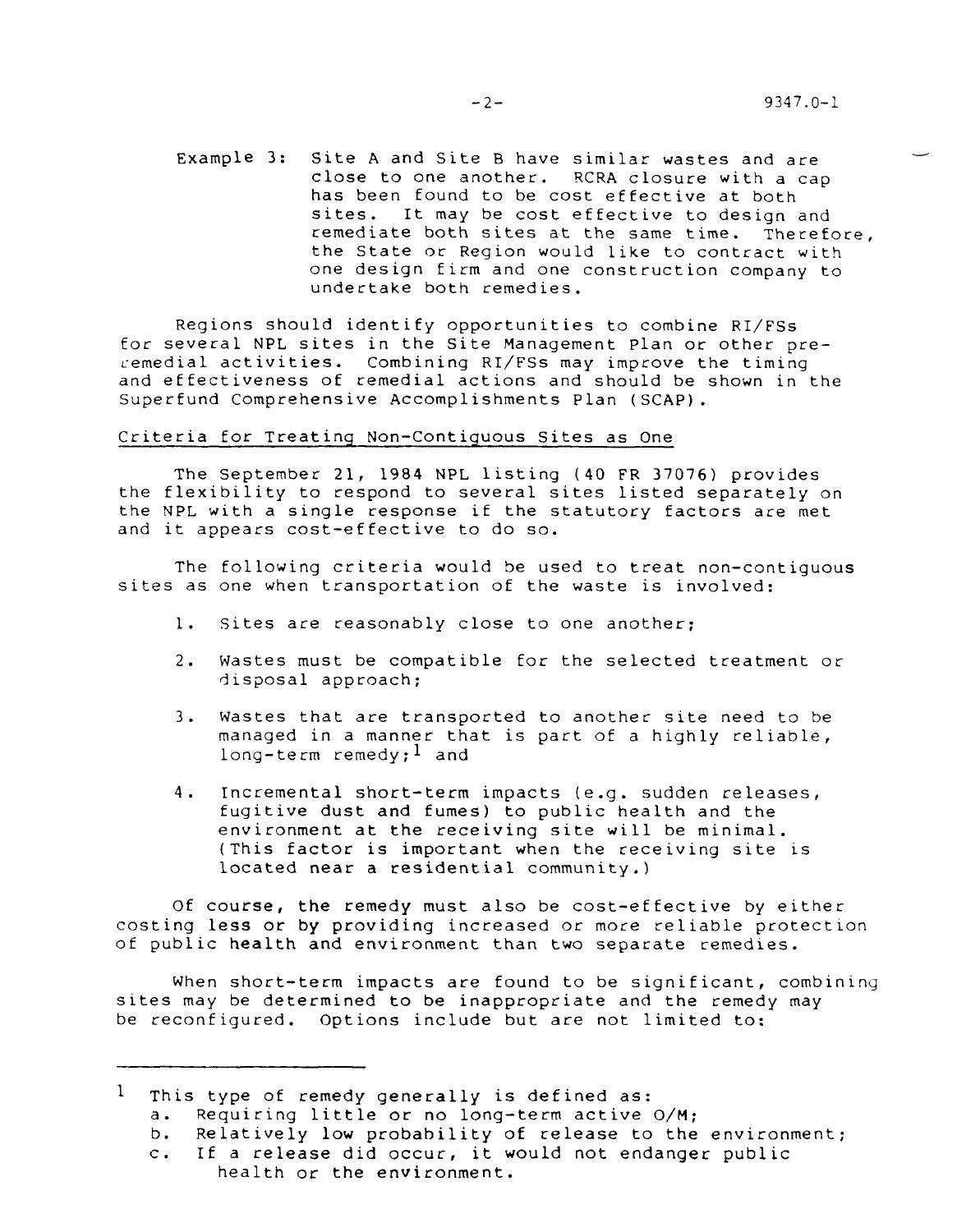- 1. Use another hazardous waste site where there would be fewer impacts;
- 2. Pretreat wastes at the original site locations (e.g., metal extraction) or improve materials handling procedures;
- 3. Dispose of treated residuals (e.g., incineration ash) at originating sites.

If incremental short-term impacts are significant and cannot be mitigated, then non-contiguous sites should not be treated as one for the purpose of combined treatment or disposal regardless of cost-effectiveness.

# CERCLA Compliance with Other Environmental Laws

**'.-**

Under response actions occuring at non-contiguous sites which are treated as on-site actions, Superfund or PRPs under an EPA approved enforcement action would:

- 1. Manifest hazardous wastes transported to another site;
- 2. Meet the applicable or relevant and appropriate technical **'\_\_\_** r~quirements of RCRA T.SI) facilities **but** would not be required to obtain RCRA permits.
- Limitation: The cost of dismantling or removing a treatment or storage unit constructed as part of an on-site remedy should be factored into the determination of the cost-effectiveness of that remedy. If that alternative is selected, funds for the dismantling of the unit should be included in the remedy obligation. Should there be plans for a treatment or storage unit constructed as part of an on-site remedy to accept commercial wastes after the CERCLA waste has been processed, it is EPA policy that a RCRA perm be obtained before the unit is constructed. The cost and scheduling implications of obtaining a permit should also be factored into the analysis of cost-effectiveness .

Proposed Implementation Process:

- l. Initial evaluation of NPL sites to determine if th RI/FSs of several sites should be combined. Show combined RI/FSs on SCAP.
- 2. Feasibility Study recommends that a combined site acti would be cost-effective. Further, the Feasibility Stud shows that the selected remedy meets the necessary crit of this policy. (The NpL need not be amended. )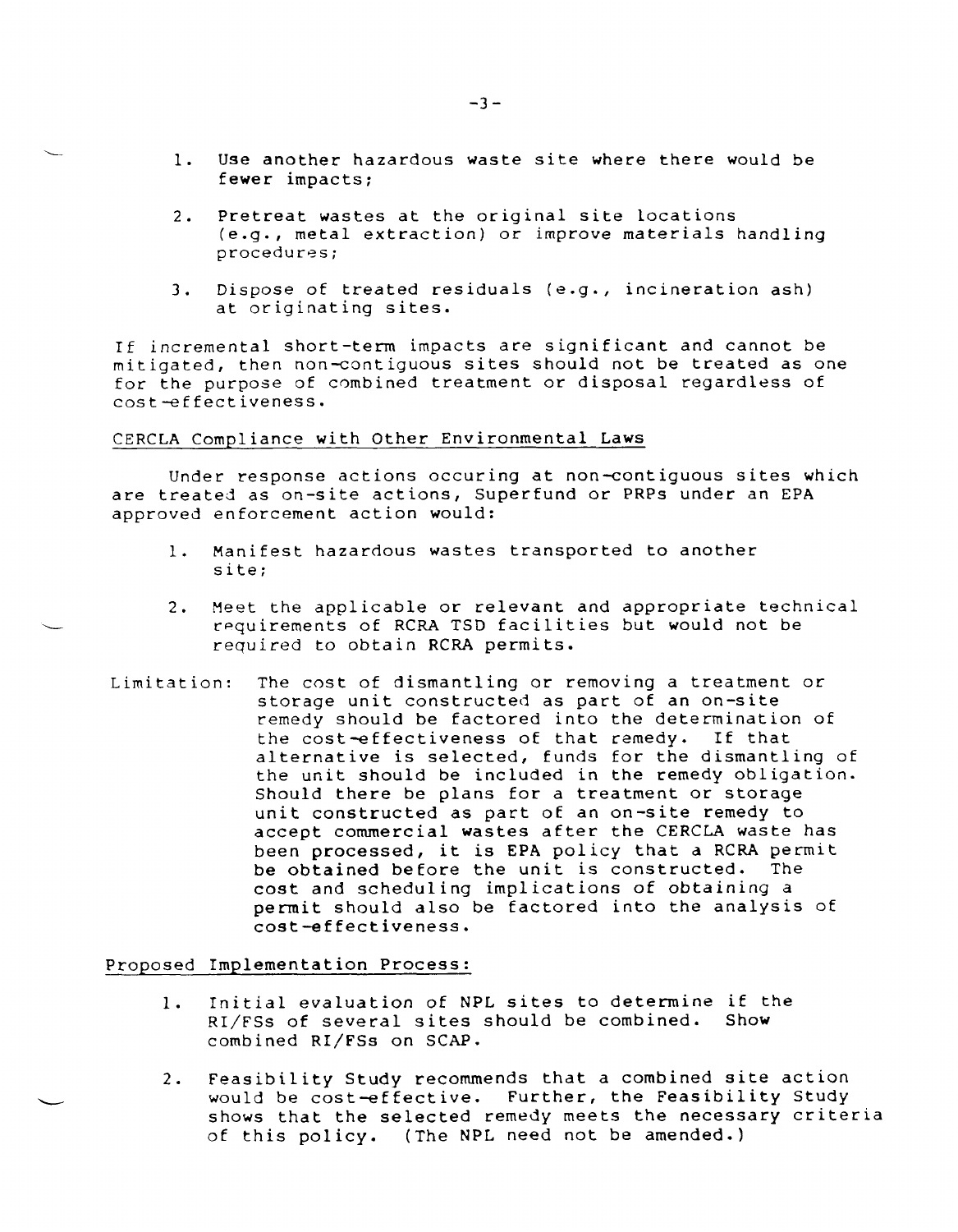- 3. A joint public comment period is held to seek comment from all interested parties on the proposed consolidation of sites and a responsiveness summary is written.
- 4. Regional Administrator or Assistant Administrator signs Record of Decision for non-contiguous site action.
- 5. A new Record of Decision, public comment period and responsiveness summary would be required it additional sites are added to the response plan after the first Record of Decision.